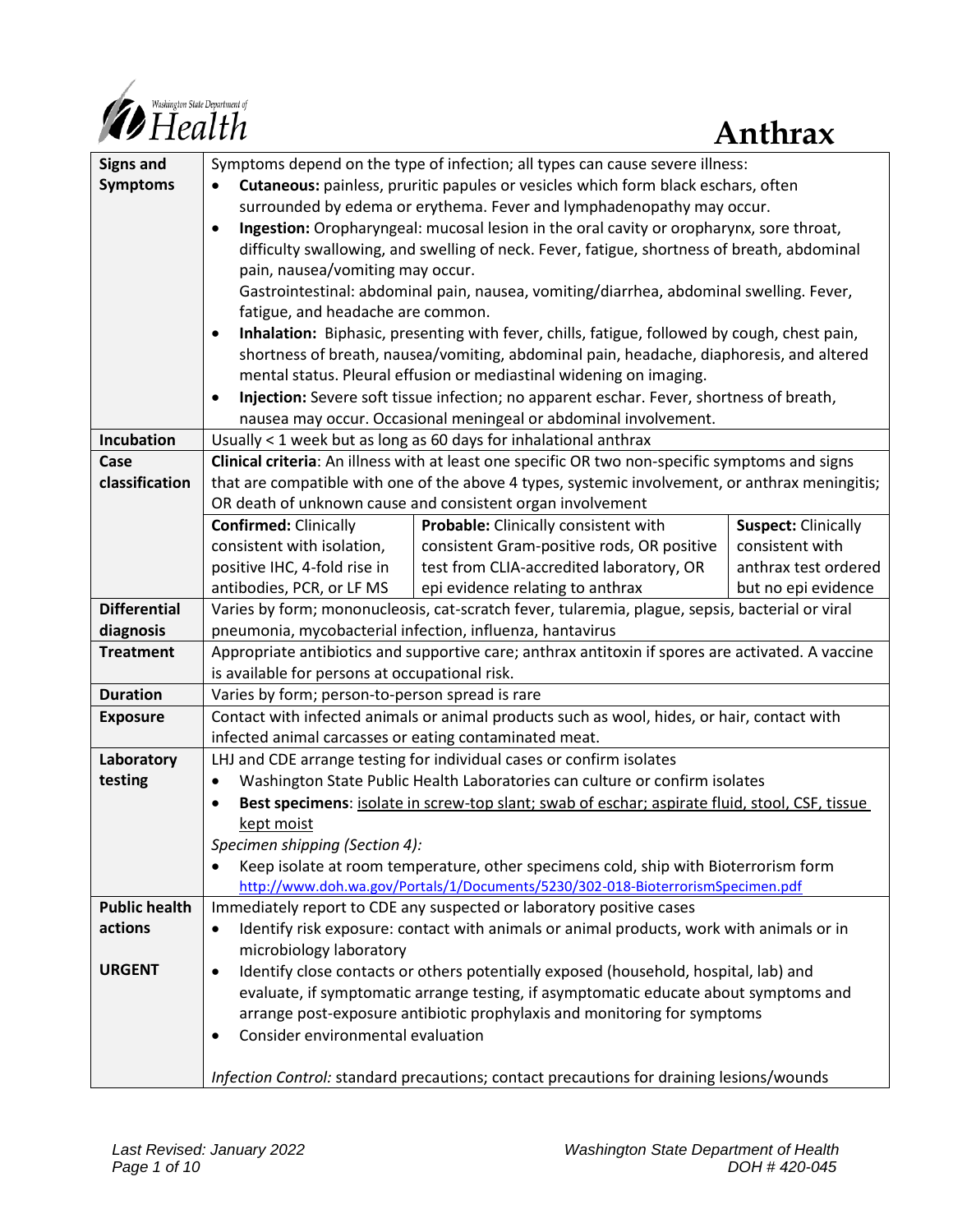# **Anthrax**

#### **1. DISEASE REPORTING**

#### **A. Purpose of Reporting and Surveillance**

- 1. To rapidly detect anthrax-related illness and promptly treat those who are ill.
- 2. To promptly identify the source of infection, including identification of intentional release of anthrax in context of a bioterrorist attack.
- 3. To involve appropriate public safety agencies in an investigation.
- 4. To rapidly implement control measures.

#### **B. Legal Reporting Requirements**

- 1. Health care providers: **immediately notifiable to local health jurisdiction**
- 2. Health care facilities: **immediately notifiable to local health jurisdiction**
- 3. Laboratories: *Bacillus anthracis* **immediately notifiable to local health jurisdiction**; specimen submission required - culture (2 business days). Any other specimens with results indicating *B. anthracis* infection should be submitted too (see Sections 3 and 4).
- 4. Veterinarians: **suspected human cases notifiable immediately to the local health jurisdiction;** animal cases notifiable to Washington State Department of Agriculture (see: [http://app.leg.wa.gov/WAC/default.aspx?cite=16-70\)](http://app.leg.wa.gov/WAC/default.aspx?cite=16-70).
- 5. Local health jurisdictions: **immediately notifiable to Washington State Department of Health (DOH) Office of Communicable Disease Epidemiology (CDE)**.

#### **C. Local Health Jurisdiction Investigation Responsibilities**

- **1. All cases or potential cases must be immediately reported to DOH: 1-877-539-4344 or 206-418-5500.** Conduct a rapid assessment to determine whether bioterrorism is a potential. **If bioterrorism is suspected, immediately notify DOH of this possibility**
- 2. Facilitate the transport of specimens to the Washington State Public Health Laboratories.
- 3. Determine the source of infection.
- 4. Identify other persons exposed and recommend chemoprophylaxis as indicated.
- 5. Report all confirmed, probable, and suspect cases to CDE. Complete the case report form [\(www.doh.wa.gov/Portals/1/Documents/5100/210-055-ReportForm-Anthrax.pdf\)](http://www.doh.wa.gov/Portals/1/Documents/5100/210-055-ReportForm-Anthrax.pdf) and enter the data into the Washington Disease Reporting System (WDRS).

### **2. THE DISEASE AND ITS EPIDEMIOLOGY**

#### **A. Etiologic Agent**

*Bacillus anthracis* is an aerobic, non-motile, spore-forming, encapsulated, gram-positive, rod-shaped bacterium. *B. cereus*, biovar *anthracis*, can also express anthrax toxins. It is not a suspected case of anthrax if a laboratory requests confirmatory testing to distinguish *B. anthracis* from *B. megaterium* or other species when anthrax is not a likely diagnosis.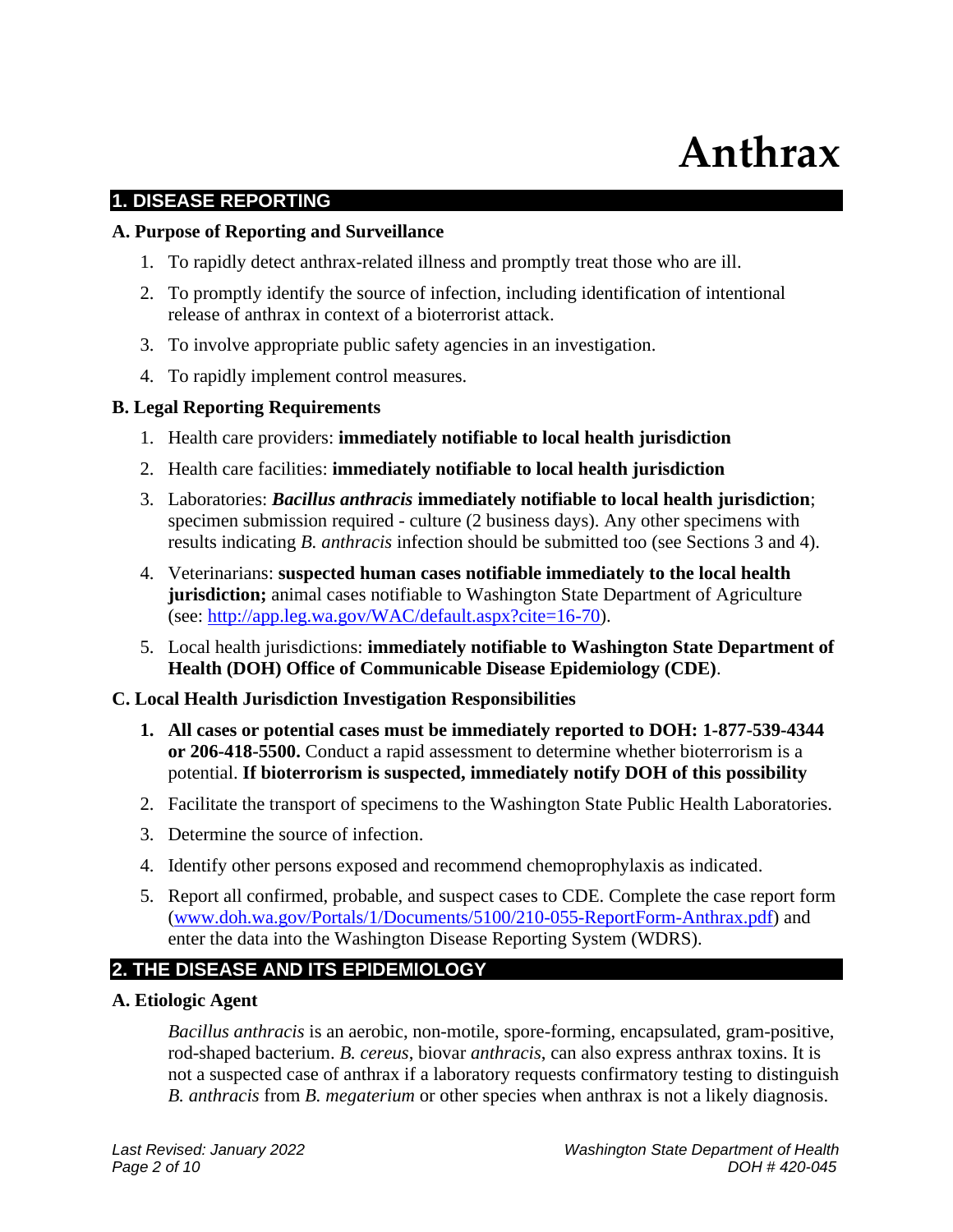#### **B. Description of Illness**

Anthrax causes several main clinical syndromes, depending on the route of exposure.

#### **1. Cutaneous anthrax (>95% of human anthrax cases)**

Cutaneous disease is characterized by one or more painless, itchy papules or vesicles on the skin, typically on exposed skin areas such as the face, neck, forearms, or hands. Within 7–10 days of the initial lesion, a papule lesion forms a skin ulcer. The ulcer subsequently crusts over, forming a painless black eschar that is the hallmark of cutaneous anthrax. In addition, localized swelling, painful swollen regional lymph nodes, and systemic symptoms can occur. The untreated case fatality rate is 5–20%; death is rare with appropriate therapy.

#### **2. Ingestion anthrax**

Ingestion anthrax is an uncommon form of the disease. It can present as two sub-types:

Oropharyngeal: When anthrax spores germinate in the oropharynx, a mucosal lesion may be observed in the oral cavity or oropharynx. Symptoms include sore throat, difficulty swallowing, and swelling of the neck. Symptoms resembling a viral respiratory illness may occur, as well as cervical lymphadenopathy, ascites, and altered mental status. Case fatality was 50% in an oropharyngeal outbreak in Thailand due to contaminated water buffalo meat.

Gastrointestinal: When anthrax spores germinate in the lower gastrointestinal tract, symptoms include abdominal pain, nausea, vomiting or diarrhea (either of which may contain blood), and abdominal swelling. Less specific symptoms such as fever, fatigue, and headache are also common. Altered mental status and ascites may be observed. The case fatality rate is estimated to be 25–60%. While antibiotic treatment may decrease deaths, the nonspecific initial presentation makes diagnosis difficult in the absence of a known exposure or cluster of disease. Recent gastrointestinal outbreaks due to contaminated meat have occurred in Bangladesh, Kenya, the Philippines, and Uganda.

### **3. Inhalation anthrax**

Inhalational anthrax typically progresses through two distinct stages. The first, lasting from several hours to several days, involves influenza-like symptoms such as low grade fever, non-productive cough, malaise, fatigue and chest discomfort. The second stage has abrupt onset of high fever, severe respiratory distress (dyspnea and hypoxia), and shock. Non-thoracic symptoms such as nausea, vomiting, abdominal pain, headache, sweating, and altered mental status may occur. Imaging often shows a widened mediastinum. Therapy must be started early in the course of illness to be effective. Of 11 people who developed inhalational disease during the 2001 anthrax attacks, five (45%) died.

### **4. Injection anthrax**

Injection anthrax generally presents as a severe soft tissue infection manifested as significant edema or bruising after a contaminated injection. No eschar is apparent. Nonspecific symptoms such as fever, shortness of breath, or nausea are sometimes the first indication of illness. Occasionally patients present with meningeal or abdominal involvement. Injection anthrax has been reported in northern Europe among people injecting heroin.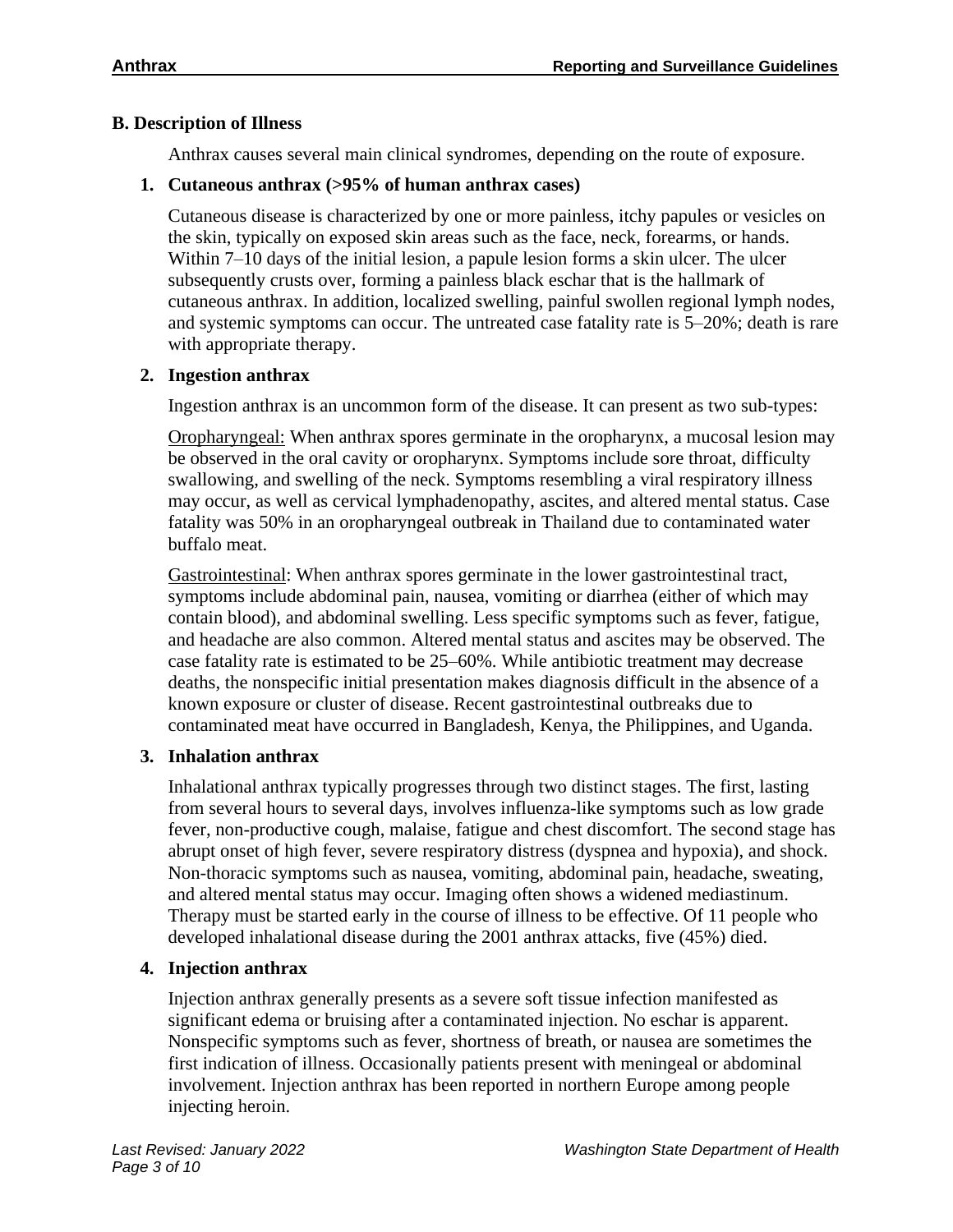### **5. Meningeal anthrax**

Meningeal anthrax may complicate any form of anthrax, and may also be a primary manifestation. The rarest form of anthrax, it occurs as an acute illness with fever, headache, nausea, vomiting, and fatigue. Meningeal signs, altered mental status, and other neurological signs such as seizures or focal signs are usually present. Most patients with anthrax meningitis have CSF abnormalities consistent with bacterial meningitis, and the CSF is often described as hemorrhagic. Mortality is likely 100% even with treatment.

### **C. Anthrax in Washington**

The last documented human case of anthrax in Washington occurred in 1957.

In 2001, processed *B. anthracis* spores put in letters caused an outbreak of 22 anthrax cases in the eastern United States. In 2009, a woman in New Hampshire developed gastrointestinal anthrax after attending a drumming event using drums with imported animal hides [\(Gastrointestinal Anthrax after an Animal-Hide Drumming Event -](https://www.cdc.gov/mmwr/preview/mmwrhtml/mm5928a3.htm) 2009 [\(cdc.gov\)\)](https://www.cdc.gov/mmwr/preview/mmwrhtml/mm5928a3.htm). Minnesota identified a case of inhalational anthrax in 2011 in a man who had traveled through several states and had multiple exposures to animals, animal products, and dust in areas with wildlife; however, no specific source was identified following a thorough multi-state and multi-agency investigation [\(Emerg Infect Dis 2014 Feb\)](https://www.ncbi.nlm.nih.gov/pmc/articles/PMC3901464/). Animal cases are periodically identified in cattle and other herd animals including infected bison in Saskatchewan and North Dakota during 2015 and a Texas outbreak in 2019 affecting animals and one human [\(Emerg Infect Dis 2020 Dec\)](https://wwwnc.cdc.gov/eid/article/26/12/20-0470_article).

For CDC publications including diagnosis, prophylaxis, and guidelines, see: <https://www.cdc.gov/anthrax/resources/anthrax-mmwrs.html> and <https://www.cdc.gov/anthrax/index.html>

#### **D. Reservoir**

Historically, exposure to anthrax has resulted from contact with herbivores (such as cattle, sheep, or goats) that are ill with the disease or from contaminated products (such as meat, wool, hides or hair) from ill herbivores. While dormant anthrax spores are found in the soil of many parts of the world including parts of the United States, infection resulting from direct inhalation of natural spores in soil is felt to be very rare.

From a bioterrorism perspective, the main concern is the intentional processing of anthrax spores to produce a higher potential for causing infection, particularly inhalational anthrax. The extent of stockpiling of such biological weapons by nations and/or terrorist groups is unknown.

### **E. Modes of Transmission**

Transmission can occur from skin contact with contaminated animals or animal products (e.g., wool or hides), eating contaminated food such as meat from an infected animal, or inhaling processed spores. Imported raw hides, such as used for animal skin drums, have been contaminated with spores and have caused illness in the United States.

#### **F. Incubation period**

The incubation period is usually  $< 1$  week but as long as 60 days for inhalation anthrax, 1–12 days for cutaneous anthrax, and 1–7 days for ingestion anthrax.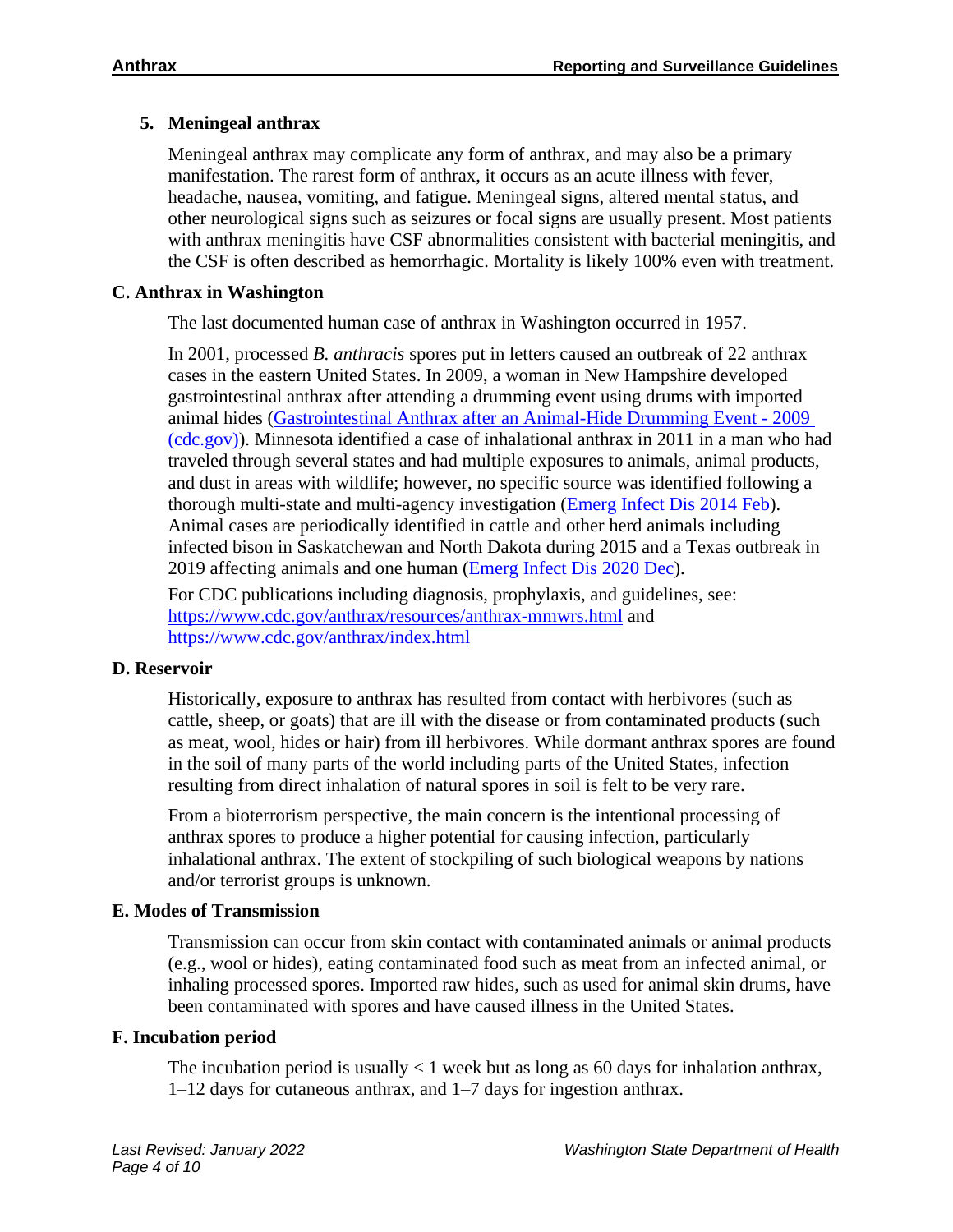#### **G. Period of Communicability**

Person-to-person spread is rare, and has only been documented with the cutaneous form.

#### **H. Treatment**

Prompt administration of appropriate antibiotics is essential for effective treatment. Note that there may be resistance to extended-spectrum cephalosporins or to trimethoprim/sulfamethoxazole. For specific information regarding the treatment of anthrax see: [http://www.cdc.gov/anthrax/medicalcare/treatment/index.html.](http://www.cdc.gov/anthrax/medicalcare/treatment/index.html)

# **3. CASE DEFINITIONS**

#### **A. Clinical description**

- **Cutaneous anthrax:** Usually begins as a small, painless, pruritic papule on an exposed surface, which progresses through a vesicular stage into a depressed black eschar; the eschar is often surrounded by edema or erythema and may be accompanied by lymphadenopathy. Fever is also common.
- **Ingestion anthrax** presents as two sub-types:

Oropharyngeal: When anthrax spores germinate in the oropharynx, a mucosal lesion may be observed in the oral cavity or oropharynx. Symptoms include sore throat, difficulty swallowing, and swelling of the neck. Less specific symptoms include fever, fatigue, shortness of breath, abdominal pain, and nausea/vomiting; the symptoms may resemble a viral respiratory illness. Cervical lymphadenopathy, ascites, and altered mental status may be observed.

Gastrointestinal: When anthrax spores germinate in the lower gastrointestinal tract, symptoms include abdominal pain, nausea, vomiting or diarrhea (either of which may contain blood), and abdominal swelling. Less specific symptoms such as fever, fatigue, and headache are also common. Cervical lymphadenopathy, ascites, and altered mental status may be observed.

- **Inhalation anthrax:** Often described as a biphasic illness. Early nonspecific symptoms of inhalation anthrax include fever and fatigue. Localized thoracic symptoms such as cough, chest pain, and shortness of breath follow, as may nonthoracic symptoms such as nausea, vomiting, abdominal pain, headache, diaphoresis, and altered mental status. Lung sounds are often abnormal and imaging often shows pleural effusion or mediastinal widening.
- **Injection anthrax**: Usually presents as a severe soft tissue infection manifested as significant edema or bruising after an injection. No eschar is apparent, and pain is often not described. Nonspecific symptoms such as fever, shortness of breath, or nausea are sometimes the first indication of illness. Occasionally patients present with meningeal or abdominal involvement. A coagulopathy is not unusual.
- Additional considerations:
	- **1.** Signs of systemic involvement from the dissemination of either the bacteria and / or its toxins can occur with all types of anthrax and include fever or hypothermia, tachycardia, tachypnea, hypotension, and leukocytosis. One or more of these signs are usually present in patients with ingestion anthrax, inhalation anthrax, and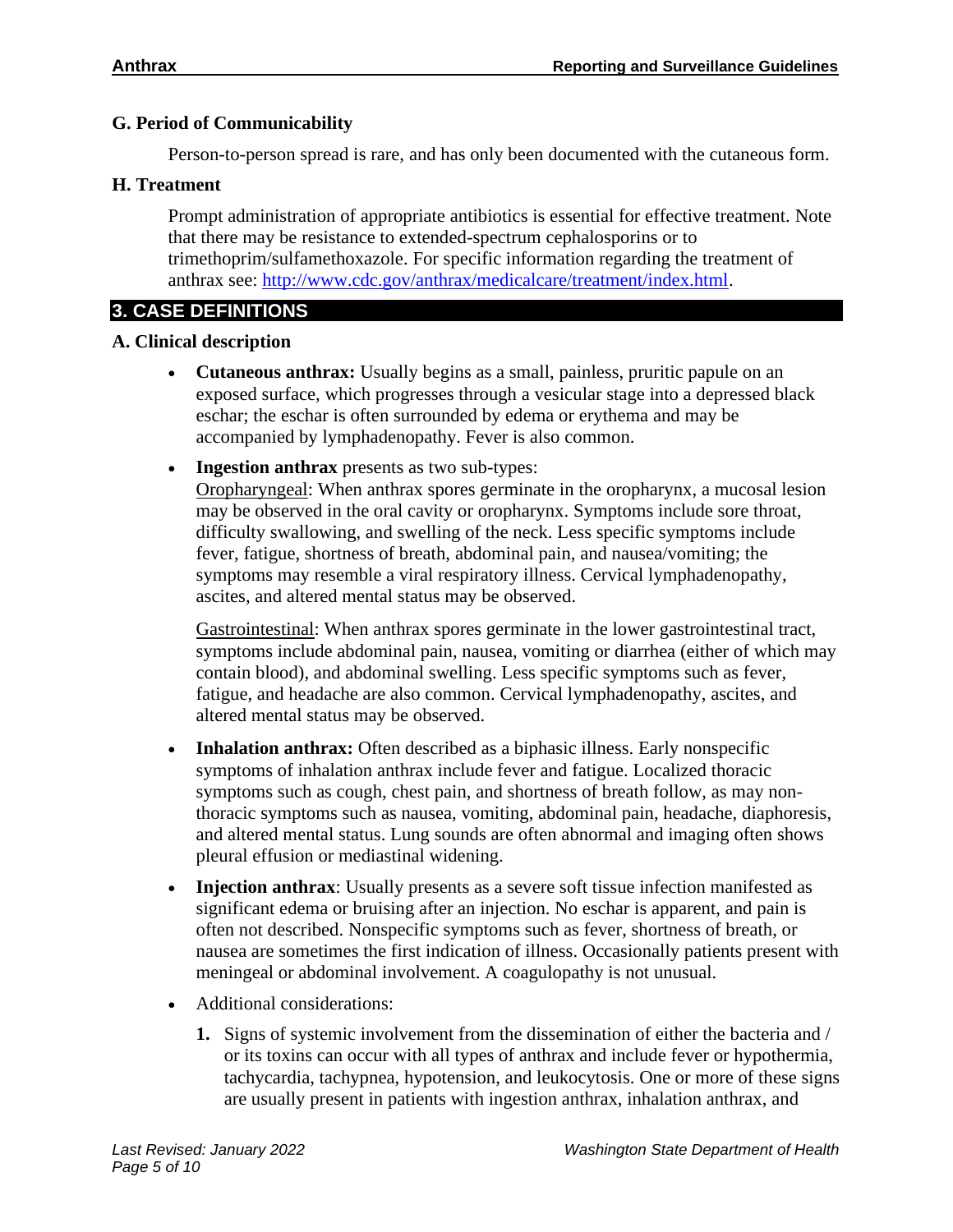injection anthrax, and may be present in up to a third of patients with cutaneous anthrax.

**2.** Anthrax meningitis may complicate any form of anthrax, and may also be a primary manifestation of infection. Initial symptoms include fever, headache (which is often described as severe), nausea, vomiting, and fatigue. Meningeal signs (e.g., meningismus), altered mental status, and other neurological signs such as seizures or focal signs are usually present. Most patients with anthrax meningitis have cerebral spinal fluid (CSF) abnormalities consistent with bacterial meningitis, and the CSF is often described as hemorrhagic.

Clinical criteria: An illness with at least one specific OR two non-specific symptoms and signs that are compatible with cutaneous, ingestion, inhalation, or injection anthrax; systemic involvement; or anthrax meningitis; OR a death of unknown cause and organ involvement consistent with anthrax.

#### **B. Laboratory criteria for diagnosis**

Presumptive laboratory criteria

- 1. Gram stain demonstrating Gram-positive rods, square-ended, in pairs or short chains
- 2. Positive result on a test with established performance in a CLIA-accredited laboratory

Definitive laboratory criteria

- 1. Culture and identification of *Bacillus anthracis* from clinical specimens by the Laboratory Response Network (LRN); **OR**
- 2. Demonstration of *B. anthracis* antigens in tissues by immunohistochemical staining using both *B. anthracis* cell wall and capsule monoclonal antibodies; **OR**
- 3. Evidence of a four-fold rise in antibodies to protective antigen between acute and convalescent sera or a four-fold change in antibodies to protective antigen in paired convalescent sera using Centers for Disease Control and Prevention (CDC) quantitative anti-PA IgG ELISA testing; **OR**
- 4. Detection of *B. anthracis* or anthrax toxin genes by the LRN-validated polymerase chain reaction and/ or sequencing in clinical specimens collected from a normally sterile site (such as blood or CSF) or lesion of other affected tissue (skin, pulmonary, reticuloendothelial, or gastrointestinal); **OR**
- 5. Detection of lethal factor (LF) in clinical serum specimens by LF mass spectrometry

Also report identification of *Bacillus cereus*, biovar *anthracis*. Epidemiologic evidence includes:

- 1. Exposure to environment, food, animal, materials, or objects that is suspect or confirmed to be contaminated with *B. anthracis;*
- 2. Exposure to the same environment, food, animal, materials, or objects as another person who has laboratory-confirmed anthrax;
- 3. Consumption of the same food as another person who has laboratory-confirmed anthrax.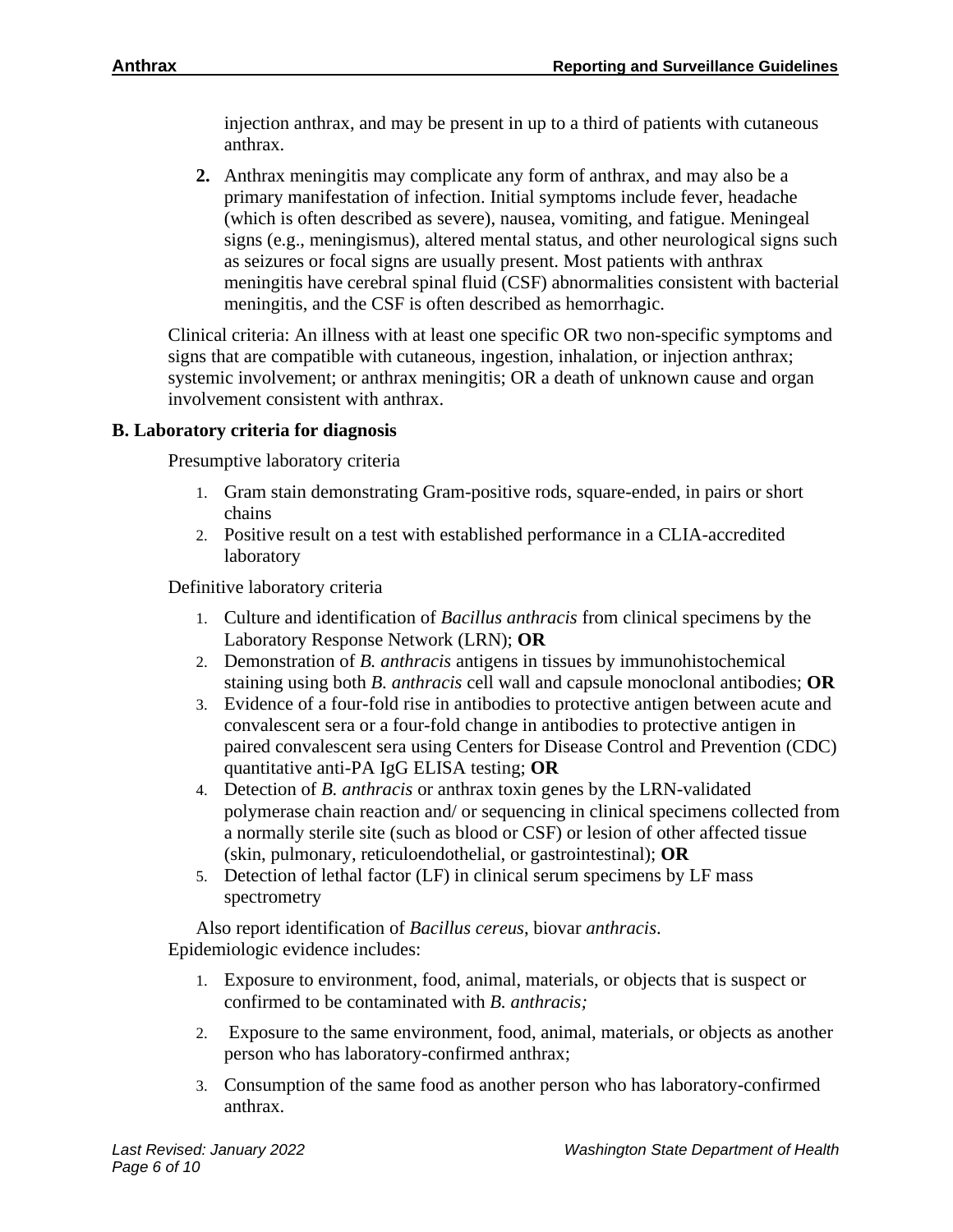#### **C. Case classification (2018)**

*Suspect*: A case that meets the clinical criteria AND for whom an anthrax test was ordered, but with no epidemiologic evidence relating it to anthrax.

*Probable*: A clinically compatible illness that does not meet the confirmed case definition, but with one of the following:

- Epidemiological evidence relating to anthrax; OR
- Presumptive but not definitive laboratory evidence.

*Confirmed*: A clinically compatible illness with definitive laboratory evidence.

## **4. DIAGNOSIS AND LABORATORY SERVICES**

#### **A. Laboratory Diagnosis**

Clinical suspicion based on symptoms or known exposures is the most critical element for accurate diagnosis. In the absence of trauma, a chest X-ray with mediastinal widening is suggestive of inhalational anthrax. A painless black eschar suggests cutaneous anthrax. Ingestion anthrax would result from consumption of contaminated food, such as during international travel. Injection anthrax generally results from injecting drugs. Meningeal anthrax is a complication of any form of the disease.

#### **Confirmatory laboratory testing must be performed by a reference laboratory such as the Washington State Public Health Laboratories (PHL).**

Laboratory tests available for the diagnosis of anthrax include gram stain and culture, electrophoretic immunotransblot (EITB) reaction, time-resolved fluorescent assay, realtime PCR, and EIA to detect IgG in acute and convalescent sera. Obtain specimens for culture before initiating antimicrobial therapy. For details of specimen requirements (searched by scientific name of agent) see:

[http://www.doh.wa.gov/ForPublicHealthandHealthcareProviders/PublicHealthLaboratori](http://www.doh.wa.gov/ForPublicHealthandHealthcareProviders/PublicHealthLaboratories/MicrobiologyLabTestMenu) [es/MicrobiologyLabTestMenu](http://www.doh.wa.gov/ForPublicHealthandHealthcareProviders/PublicHealthLaboratories/MicrobiologyLabTestMenu)

### **B. Tests Available at the Washington State Public Health Laboratories (PHL)**

PHL will do culture and PCR. In addition, clinical laboratories can send suspect *Bacillus*  cultures to PHL for species identification; such cultures are generally *B. megaterium*, another non-motile *Bacillus.* Contact PHL for shipping instructions. If *B. anthracis* has not been confirmed and is clinically unlikely, the specimen can be sent to rule out *B. anthracis* but should still be preapproved. Confirmed *B. anthracis* should not be shipped.

Note that PHL require all clinical specimens have two patient identifiers, a name **and** a second identifier (e.g., date of birth) both on the specimen label and on the submission form. Due to laboratory accreditation standards, specimens will be rejected for testing if not properly identified. Also include specimen source and collection date.

#### **C. Specimen Collection**

For information regarding specimen collection, see: [http://www.cdc.gov/anthrax/specificgroups/lab-professionals/cdcspecimens.html.](http://www.cdc.gov/anthrax/specificgroups/lab-professionals/cdcspecimens.html)

All specimens should be submitted to PHL with a completed Bioterrorism form: [https://www.doh.wa.gov/Portals/1/Documents/5230/302-018-BioterrorismSpecimenSubmission-2175.pdf.](https://www.doh.wa.gov/Portals/1/Documents/5230/302-018-BioterrorismSpecimenSubmission-2175.pdf)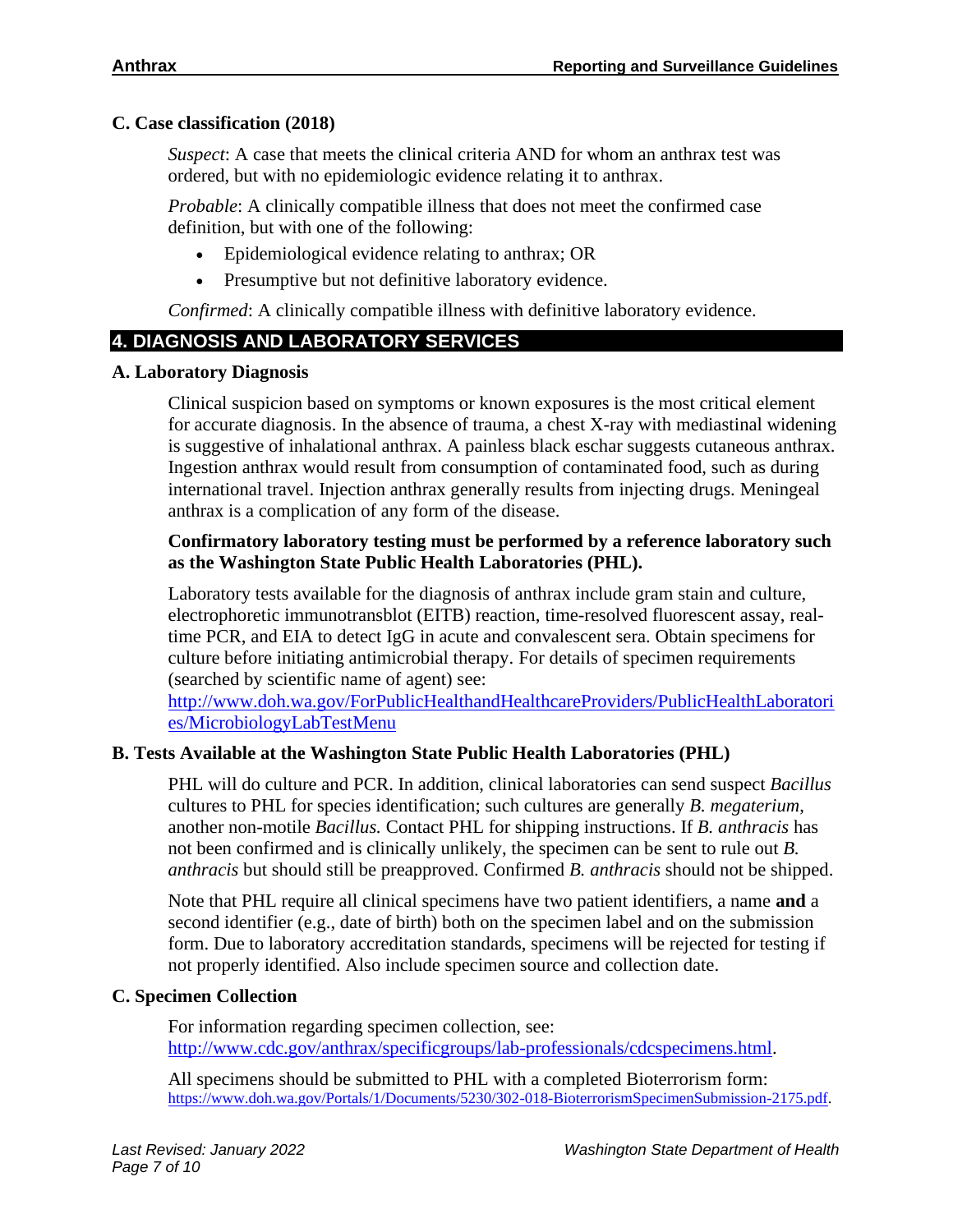### **5. ROUTINE CASE INVESTIGATION**

Notify Office of Communicable Disease Epidemiology (CDE) at 206-418-5500 or 877- 539-4344 of any suspected case. **The FBI may want to be present for interviews even if bioterrorism is not suspected**. Immediately interview the case, suspect or confirmed, and others who may be able to provide pertinent information.

#### **A. Evaluate the Diagnosis**

Review the clinical presentation and laboratory findings. **Confirmatory laboratory testing must be performed by a reference laboratory such as the Washington State**  Public Health Laboratories (PHL). Facilitate the transport of specimens (obtain before antibiotic therapy) to PHL for confirmatory testing.

#### **B. Identify Potential Sources of Infection**

Treat any case of anthrax as a potential bioterrorism incident until this can be ruled out. Any resulting investigation is potentially both a public health and a criminal investigation. Local public safety or the FBI may need to be involved during the interview or for follow-up of potential exposures. if animals in the state are a suspected source, Washington State Department of Agriculture (domestic animals) or Department of Fish and Wildlife (wildlife) may need to be involved.

Ask about potential sources of transmission in the exposure period, including:

- Contact with animals or animal products (e.g., hides, rawhide drums, bones, wool, wool blankets, etc.), including the country of origin of any such animals or products;
- Inhalation of dust from soil, grain or hay;
- Occupational exposures (e.g., agricultural worker, veterinarian, wildlife/field biologist, wool-sorter, drum-maker, etc.); or
- Attendance at a large social gathering.

#### **C. Infection Control / Case Management**

- 1. Hospitalized patients should be cared for using standard precautions.
- 2. Use contact precautions if uncontrolled drainage is occurring from a wound.

#### **D. Identify Potentially Exposed Persons**

Contacts of the case are not generally considered at risk because person to person transmission is rare. The concern for contacts of the case is whether any contacts shared the same exposure source as the case. Once the route and likely venue of the case's exposure have been established:

- 1. Determine the time and spatial extent of the exposure.
- 2. Develop a list of persons with suspected exposure based on interviews with ill persons as well as other evidence such as attendee lists or credit card receipts of any functions where exposure is suspected to have occurred.
- 3. Discuss interview plan with CDE to determine if FBI presence is needed at interview.
- 4. Contact all potentially exposed persons to assess for illness and to discuss possible prophylaxis.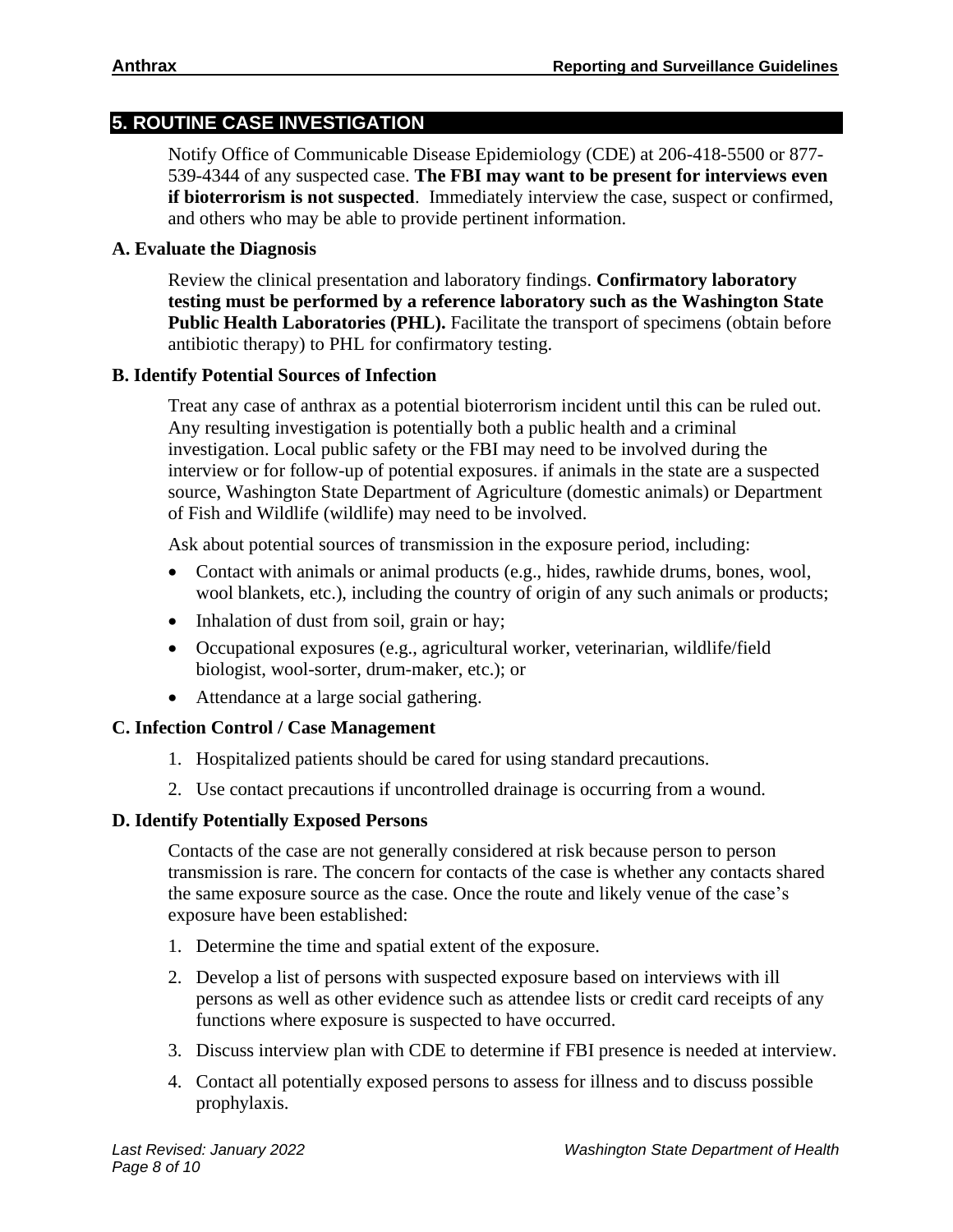#### **E. Management of Exposed Persons**

Educate persons potentially exposed to the same source as the patient about the incubation period and symptoms of anthrax, including specific symptoms that should prompt immediate medical evaluation, such as: fever, cough, shortness of breath, vomiting, diarrhea, or appearance of a painless black scar on the skin.

For information regarding post-exposure antimicrobial and vaccine prophylaxis for exposed individuals see:<http://www.cdc.gov/mmwr/pdf/rr/rr5906.pdf> (Tables 1-3).

#### **F. Environment Measures**

Consider directed environmental sampling of a suspect venue to localize the exposure after consultation with an expert in such sampling. Expert advice is also needed for decontamination of processed spores in buildings.

# **6. MANAGING SPECIAL SITUATIONS**

#### **A. Bioterrorist Event**

Anthrax has been classified as a "category A" agent for bioterrorism; it is easy to disseminate by aerosol and can cause severe illnesses with high mortality rates. An intentional release (bioterrorist event) should be suspected if unusual clusters are seen in otherwise healthy individuals or in people in buildings with common ventilation systems. **Call Office of Communicable Disease Epidemiology immediately at 1-877-539-4344 or 206-418-5500 if anthrax is suspected***.*

#### **B. Response Following Discovery of a Suspicious Substance**

#### **1. Evaluation by Local Law Enforcement**

Immediately call 911 if a suspicious substance (white powder or otherwise) is discovered. The initial key step is for law enforcement to assess whether or not a "credible threat" exists. They may call in a hazardous materials (Haz-Mat) team to assess the situation.

#### **2. Public Health Response**

If law enforcement concludes that there is a credible threat, additional laboratory tests should be performed at state or federal laboratories. Public health agencies may be involved with the ongoing investigation or prophylaxis of those exposed.

# **7. ROUTINE PREVENTION**

#### **A. Vaccine Recommendations**

Pre-exposure vaccination is currently recommended only for the following groups:

- Persons who work directly with high concentrations of the organism in the laboratory.
- Persons handling potentially infected animals in research settings or in areas with a high incidence of enzootic anthrax or when standards and restrictions are insufficient to prevent exposure to *B. anthracis* spores.
- Persons involved in environmental investigation or remediation efforts.
- Military personnel deployed to areas with high risk for exposure to the organism.